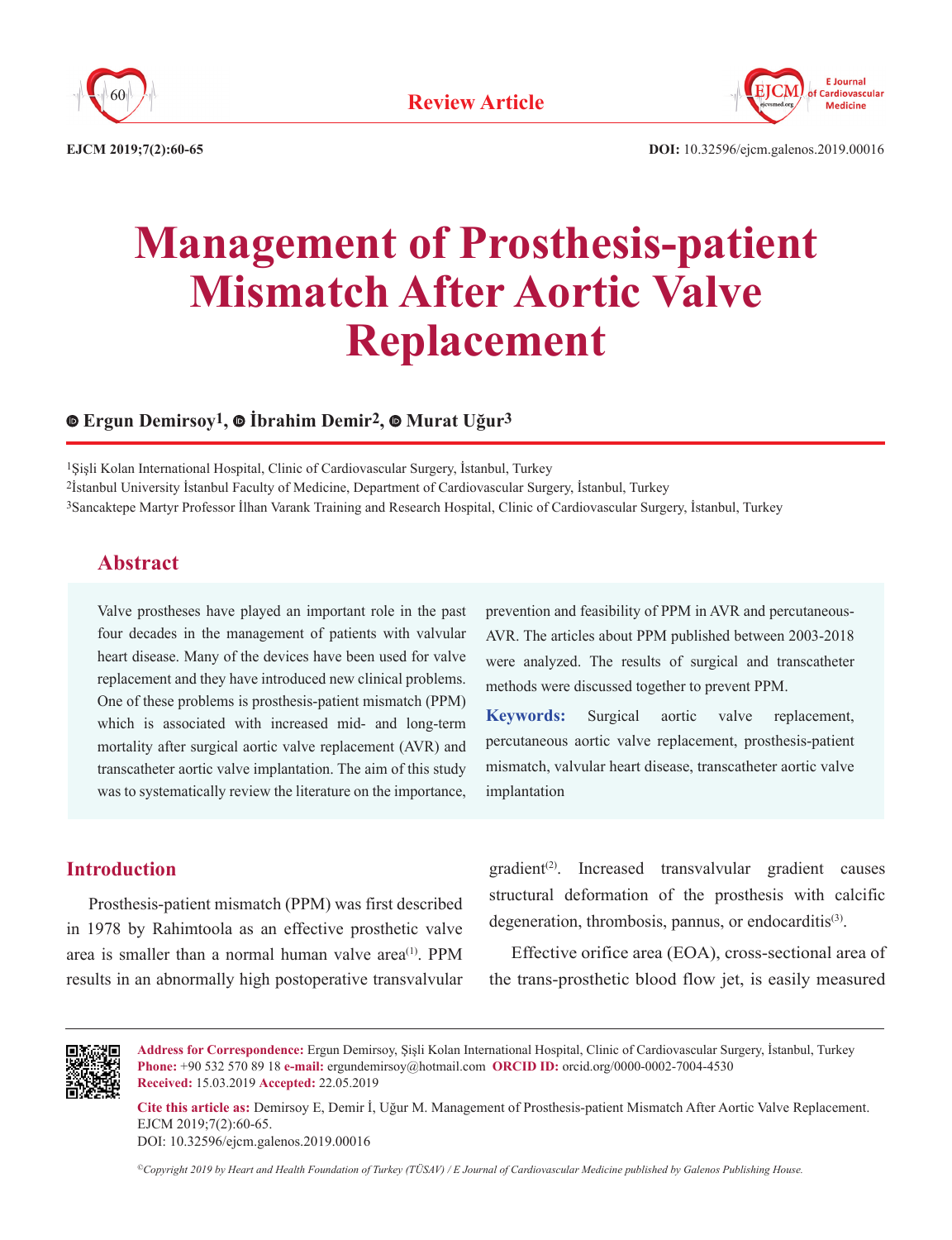



with Doppler echocardiography. Indexed EOA (EOAI) which is gained by dividing patients' EOA to the body surface area [EOAI=EOA/body surface area (BSA)] is optimal parameter to determine  $PPM<sup>(4)</sup>$ . An  $EOAI < 0.85$ is now considered the threshold for PPM. If this value is between 0.65 and 0.85, it is classified as moderate PPM and if it is below 0.65 it is classified as severe  $PPM<sup>(1)</sup>$ .

After surgical aortic valve replacement, prevalence of moderate and severe PPM was reported as 20-70% and  $2-11\%$ , respectively<sup>(5)</sup>. It has been shown that PPM following AVR has some negative effects on left ventricular (LV) mass regression, recovery of LV systolic function, functional class, quality of life and bioprosthetic valve durability. While left ventricular mass regression was 23% in patients with EOAI  $>0.8$  cm<sup>2</sup>/m<sup>2</sup>, it was reported as 4.5% in patients with an EOAI  $\leq$  0.8 cm<sup>2</sup>/ m<sup>2(4)</sup>. Furthermore, PPM also is associated with increased rates of perioperative and long term morbidity and mortality. Late congestive heart failure, bleeding complications caused by abnormalities of the von-Willebrand factor and early structural valve deterioration might develop related to the  $PPM<sup>(6)</sup>$ .

There are two theories for the development of PPM: Decreased size of the aortic annulus due to calcification and fibrosis and relative obstruction of the structural support of the prosthesis<sup> $(7)$ </sup>. Preoperative risk factors for the development of PPM are old age, smaller prosthesis, valvular stenosis, increased BSA and body mass index $(4)$ .

Transcatheter aortic valve implantation (TAVI), which is used in the treatment of severe aortic stenosis, has been increasingly used in recent years and it has comparable results in the patients with moderate surgical risk compared to surgical  $AVR^{(8,9)}$ . In the literature there is restricted information about PPM after the TAVI procedure. In this article, we have analyzed a systematic review of the incidence, predictive approaches and outcomes of PPM in a comprehensive and quantitative way to be valid for both methods.

#### **Materials and Methods**

In this review, we analyzed English-language literature for reported PPM and aortic valve replacement by PubMed® search using the terms of "aortic valve replacement, PPM and EOA''. We reviewed published original articles about "PPM and AVR between 2003-2018". Reference lists of original articles were also included. Case reports and congress presentations were not included.

#### **Results**

There were almost 50 studies about PPM in the literature. The study included 42 eligible studies after extracting the overlapping articles. PPM is a strong and independent predictor of short-term mortality in the patients who had undergone AVR. The mortality rates in non-significant, moderate and severe PPM were reported as 3%, 6% and 26%, respectively. Compared to non-significant PPM, severe PPM 11-fold increases the mortality risk $(10)$ .

Impact of PPM is more important in early term mortality rather than the late term mortality since left ventricle is more vulnerable during the early postoperative period. Operative mortality was increased  $1-2\%$  with PPM<sup>(11)</sup>. In the patients with poor left ventricular function, increased afterload does not well tolerated<sup> $(4)$ </sup>. The mortality rate of PPM in the patients with preoperative left ventricular ejection fraction (LVEF) below 40% is 77 times higher than the patients with normal LVEF (Figure  $1)^{(10)}$ .



**Figure 1.** Mortality risk of patients according to the prosthesispatient mismatch and ejection fraction<sup>(10)</sup> *LVEF: Left ventricle ejection fraction*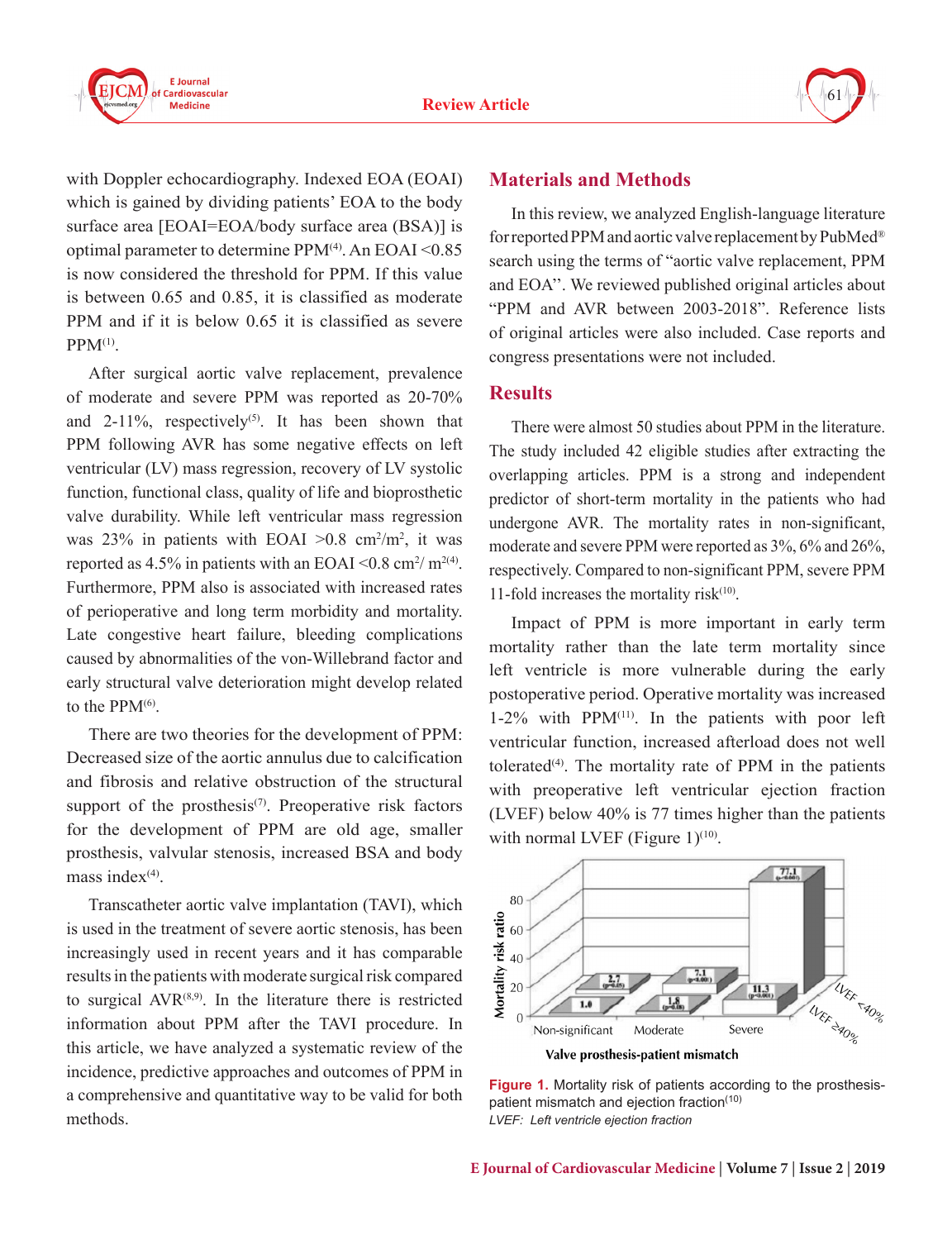



The impact of PPM on late term survival is still controversial. Several recent studies confirm that PPM is independent risk factor for reduced late survival, where as others report the opposite. Head et al. found that there was a statistically significant increase in all-cause and cardiacrelated mortality in moderate and severe PPM in the long-term with the evaluation of more 27,000 patient and 133,000 patient years (Table 1)<sup>(12)</sup>. Similarly EOA <0.75 cm<sup>2</sup> /m<sup>2</sup> is reported a risk factor for mortality after 12 years follow-up of the  $2,500$  patients<sup> $(13)$ </sup>. Twelve years survival of minimal, moderate and severe PPM was reported as 77%, 63% and 47%, respectively<sup>(4)</sup>.

In the evaluation of 312 patients with stress echocardiography at postoperative six month, Bleiziffer et al. found that exercise capacity was significantly decreased in patients with PPM(14). In addition it was clearly demonstrated that structural valve deterioration was more prominent in the patient with PPM and started two or three years after the surgery<sup> $(15)$ </sup>.

#### **How can we prevent the development of PPM?**

After calculating the patient's body surface area (BSA), we can multiply by  $0.85 \text{ cm}^2/\text{m}^2$  to calculate the minimum EOA required to avoid PPM using the appropriate prosthesis. Bioprosthesis have smaller EOA than the mechanical prosthesis<sup>(7)</sup>. It should be kept in mind while deciding valve prosthesis especially in the patients with small aortic annulus. EOAs of different types of prostheses are shown at Figure  $2^{(16)}$ . Trifecta valve has 10-

**Table 1.** Results of studies about prosthesis-patient mismatch

fold lower risk for the development of  $PPM<sup>(17)</sup>$ . If there is a risk of moderate to severe PPM, it is an option to implant prosthesis with a larger EOA (mechanical, prosthetic, homograft) or to perform aortic root enlargement to place larger valve prosthesis. Aortic root enlargement procedures increase the operative mortality 3.5-7%(11). Although increased surgical risks, root enlargement has excellent results in the follow-up period. According to some authors root enlargement does not increase the rates of 30-day mortality, stroke, reoperation for bleeding or myocardial infarction. In the evaluation of 114 patients, it was concluded that aortic root enlargement might be performed with minimal additional risk to prevent PPM in the patients with small aortic root. In a study the operational risk of aortic valve replacement with or





Figure 2. Effective orifice area of different valve prosthesis<sup>(16)</sup> *EOA: Esophageal obturator airway, BSA: Body surface area*

| <b>Study</b>      | n    | <b>PPM</b> incidence      | <b>Surgical</b><br>method | <b>Short term results</b>                       | Long term results                    | <b>Conclusion</b>                                                  |
|-------------------|------|---------------------------|---------------------------|-------------------------------------------------|--------------------------------------|--------------------------------------------------------------------|
| Blais et al.      | 1266 | 38% moderate or<br>severe | <b>AVR</b>                | Mortality:<br>Severe PPM 26%<br>Moderate PPM 6% |                                      | Independent risk factor of short term<br>mortality                 |
| Head et al.       |      | 27186 44.2%               | <b>AVR</b>                |                                                 | In severe PPM HR<br>increased to 6.5 | Increased all-cause and cardiac-<br>related mortality in long term |
| Bleizzifer et al. | 312  | 34.3%                     | <b>AVR</b>                |                                                 | Reduced exercise<br>capacity         | Reduced exercise capacity                                          |
| Flemeng et al.    | 648  | 49% Moderate<br>4% Severe | <b>AVR</b>                |                                                 |                                      | Independent risk factor for SVD                                    |

*AVR: Aortic valve replacement, HR: Hazard ratio, PPM: Prosthesis-patient mismatch, SVD: Structural valve detoriation, n: Number of the patients*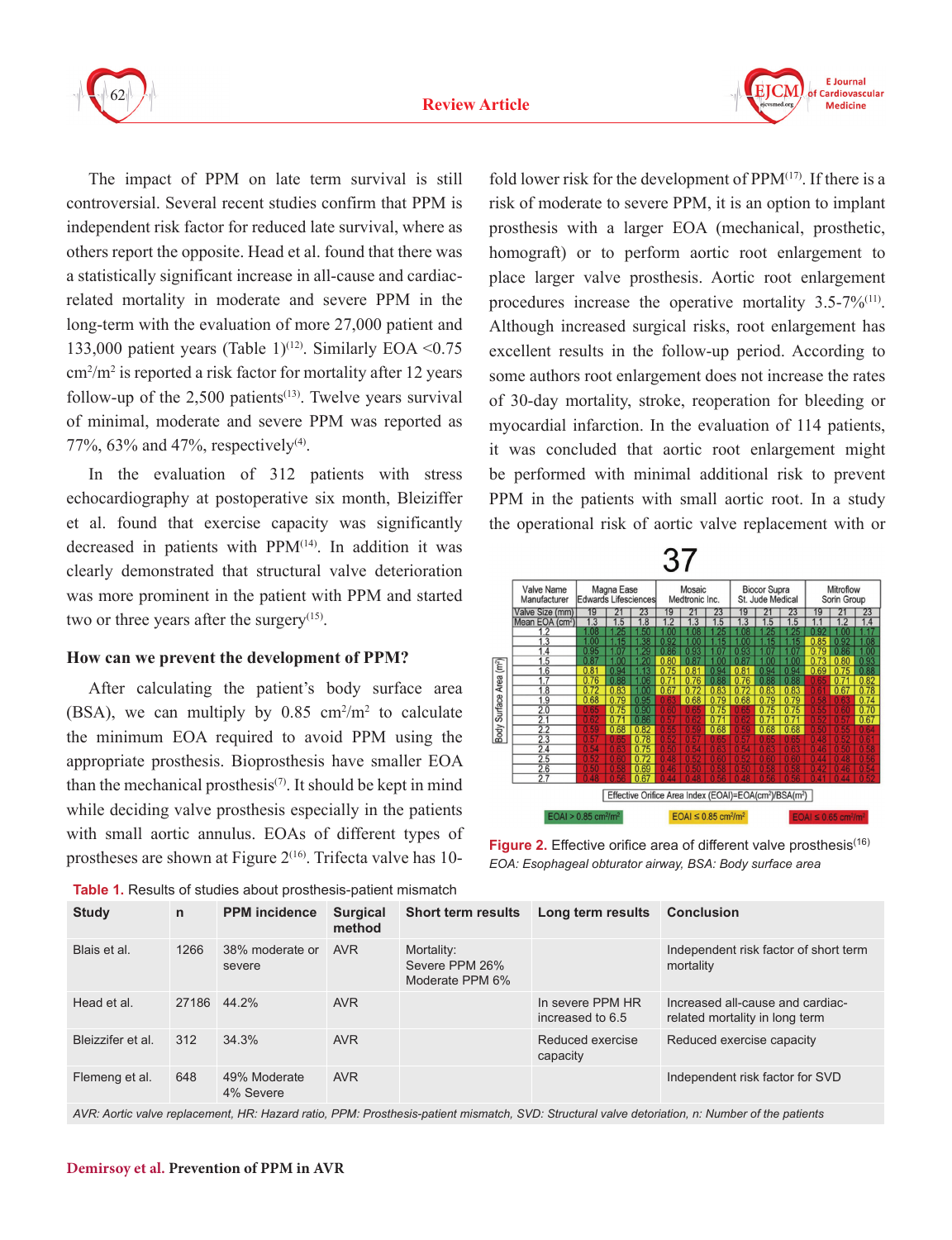



without root dilatation was investigated in 2,300 patients to protect from PPM. Finally, it was found that aortic root enlargement itself did not increase the risk of surgery, but was mostly performed among high-risk patients<sup>(18)</sup>. In conclusion recent new generation prosthesis decreased requirement of aortic root enlargement procedures with better hemodynamics. In the comparison of 339 patients with Trifecta valve and 963 patients with other bioprosthesis the PPM rates was found extremely low in the patients with Trifecta prosthesis. All differences; EOA, EOAI and mean transaortic gradients were statistically significant lower with Trifecta bioprosthesis $(17)$ .

#### **Can TAVR be an alternative to avoid PPM?**

Some recent studies have reported that TAVI is superior to surgical AVR to provide valve hemodynamics in a subset of patients with small aortic annulus<sup>(19)</sup>. After TAVI procedure in the patients with severe aortic stenosis and small aortic annulus hemodynamic and clinical results were found to be acceptable and severe PPM was observed in only  $6\%$  of the patients<sup> $(19)$ </sup>. In other study the rate of the moderate and severe PPM of TAVI procedure was reported as 31% and 9%, respectively. And, 5-year survival rates were similar between the patients with PPM and without PPM<sup>(20)</sup>. However, improvement of the functional status was 98.5% without PPM and 63%

with  $PPM<sup>(21)</sup>$ . In the comparison of the hemodynamic performance of TAVI and surgical AVR; TAVI was found to have superior hemodynamic performance in terms of prevention severe PPM and to decrease transprosthetic gradient. In this study rate of PPM was 11% for TAVI,  $26\%$  for stented AVR,  $28\%$  for stentless AVR<sup>(22)</sup>.

Similarly in the PARTNER study, that comparing the rate of PPM between the TAVI and surgical AVR and evaluating effect of PPM on LV hypertrophy and mortality regression, PPM was more common after surgical AVR  $(Table 2)^{(13)}$ .

#### **What about sutureless valves?**

Sutureless valves easily replaced with minimally invasive approach. It gives opportunity to extract calcified tissue, but has disadvantages of requirement of cardiopulmonary bypass. Sutureless valves have advantages in geriatric patients, especially those with small aortic annulus compared to conventional biological valves in the short and mid term $(23)$ . These valve prosthesis are also ideal for patients with excessive calcification.

## **Conclusion**

Surgery is still the gold standard for the treatment of aortic stenosis. Surgical treatment of aortic valve

**Table 2.** Results of studies comparing transaortic valve implantation and aortic valve replacement<sup>\*</sup>

| <b>Study</b>             | $\mathsf{n}$ | <b>Surgical method</b> | Aortic root<br>size        | <b>Prosthesis</b>                         | PPM $(\%)$                        | <b>Conclusion</b>                                                                           |  |  |  |  |
|--------------------------|--------------|------------------------|----------------------------|-------------------------------------------|-----------------------------------|---------------------------------------------------------------------------------------------|--|--|--|--|
| Kalavrouziotis<br>et al. | 35           | <b>TAVI</b>            | $<$ 20 mm                  | 23 mm Edwards<br>Saphien                  | Severe 6%                         | Good postoperative valve<br>hemodynamics in high risk patients<br>with AS and small annulus |  |  |  |  |
| Clavel et al.            | 50           | <b>TAVI</b>            | Mean 20.1<br><sub>mm</sub> | Crible Edwards/<br><b>Edwards Saphien</b> | $7$ (<20 mm)<br>$14$ ( $>20$ mm)  | Lower transvalvular gradient and<br>severe PPM with TAVI                                    |  |  |  |  |
|                          | 50           | AVR-SL                 |                            | <b>Medtronic</b>                          | $36$ (<20 mm)<br>$18$ ( $>20$ mm) |                                                                                             |  |  |  |  |
|                          | 50           | AVR-ST                 |                            | <b>Edwards</b>                            | $29$ (<20 mm)<br>$25$ ( $>20$ mm) |                                                                                             |  |  |  |  |
| Pibarot et al.           | 270          | <b>AVR</b>             | $<$ 20 mm                  |                                           | 19 severe                         | Higher severe PPM with AVR in high<br>risk patients and severe AS                           |  |  |  |  |
|                          | 304          | <b>TAVI-RCT</b>        |                            |                                           | 33.7 severe                       |                                                                                             |  |  |  |  |
|                          | 1637         | <b>TAVI-NRCA</b>       |                            |                                           |                                   |                                                                                             |  |  |  |  |

*AS: Aort stenosis, AVR: Aortic valve replacement, AVR-SL: Aortic valve replacement-stentless, AVR-ST: Aortic valve replacement-stented, TAVI: Transaortic*  valve implantation, RCT: Randomized controlled trial, PPM: Prosthesis-patient mismatch, n: Number of the patients, NRCA: Non-randomized continued *access*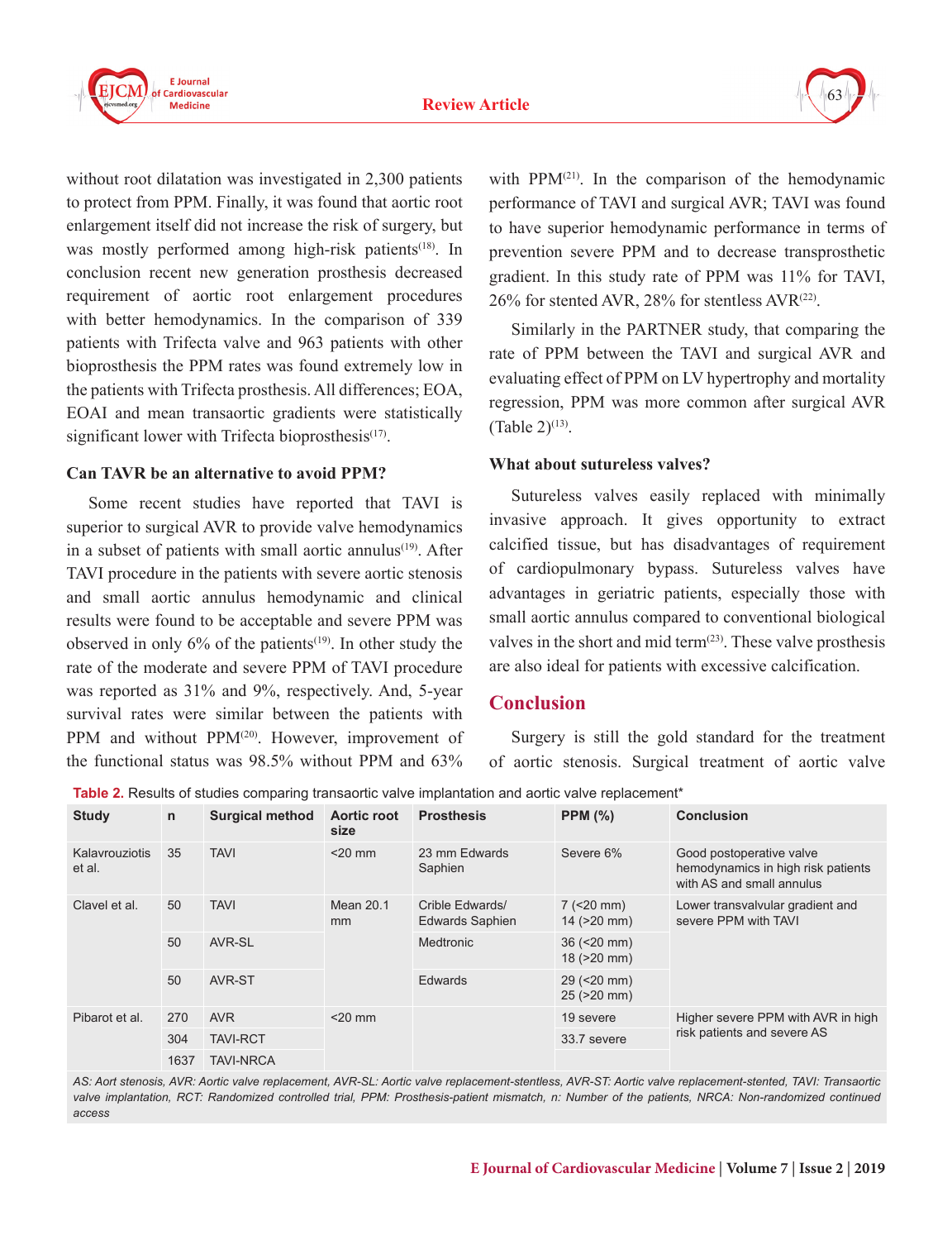



might be performed both by conventional surgery and percutaneously with lower perioperative mortality and morbidity rates. After the surgery, quality of life improves in patients of all ages accept surgical with lower operative risk.

Transprosthetic gradient and EOA is important to relief the symptoms and improve functional capacity after the surgery. To indicate optimal surgical procedure and prosthesis is important to improve postoperative outcome and patients' satisfaction. The most important complication after AVR is PPM. PPM is a widespread and modifiable risk factor that causes poor hemodynamic functions in postoperative period, less recovery of ventricular functions, more cardiac events and lower survival. The EOAI foreseen to avoid PPM must be systematically calculated. In this description EOAI is indicator of the effective valve area. Pibarot and Dumesnil declared three steps to reduce the PPM after the aortic valve surgery: Calculating BSA, determining the minimum  $(0.85 \text{ cm}^2/\text{m}^2)$  EOA to provide the minimum required EOAI, selecting the appropriate prosthesis<sup>(13)</sup>. Decision of EOAI is changes according to patient's clinical condition and expectation from the surgery. While moderate PPM might be acceptable in elderly and sedentary patients with normal EF, avoiding of PPM is important in the young and active patients<sup>(4)</sup>.

The prevalence of severe PPM tends to decrease in the last decade due to awareness and recognition of PPM, more widespread implementation of preventive strategies, improved design and hemodynamic performance of new generation prostheses. In patients who are expected to develop PPM, alternative options should be considered in the light of the patient's general clinical status. In the last decade, several tissue heart model valves have been introduced in line with the developing technology. Thrombogenicity and valve destruction risk is decreased with new generated bioprosthetic valves with improved hemodynamic performance. The Trifecta aortic valve, developed as a new generation bioprosthesis, decreased the incidence

of PPM by approximately 10 times compared to other bioprostheses. PPM is almost eliminated in patients with aortic annulus 21 mm or greater with this new generation valve $(17)$ .

Percutaneous AVR is a good alternative in the patients with comorbid factors. After the TAVI procedure patients had larger EOAI than the patients with surgical  $AVR^{(22)}$ . This result is encouraging to perform TAVI procedure in high-risk patients.

PPM is associated with increased postoperative morbidity and mortality during the aortic valve replacement. Management of the surgical procedure is important to avoid PPM. Evaluating of the patient's clinical condition and determining optimum prosthesis improve postoperative outcomes.

#### **Ethics**

**Peer-review:** Externally and internally peer-reviewed.

#### **Authorship Contributions**

Surgical and Medical Practices: E.D., Concept: E.D., Design: E.D., Data Collection or Processing: İ.D., Analysis or Interpretation: E.D., İ.D., M.U., Literature Search: E.D., İ.D., M.U., Writing: E.D., İ.D., M.U.

**Conflict of Interest:** No conflict of interest was declared by the authors.

**Financial Disclosure:** The authors declared that this study received no financial support.

#### **References**

- 1. Rahimtoola SH. The problem of valve prosthesis-patient mismatch. Circulation 1978; 58:20-24.
- 2. Rao V, Eric Jamieson WR, Ivanov J, Armstrong S, David TE. Prosthesis-Patient Mismatch Affects Survival After Aortic Valve Replacement. Circulation 2000;102:Iii-5-Iii-9.
- 3. Pibarot P, Dumesnil JG. Prosthesis-patient mismatch: definition, clinical impact, and prevention. Heart 2006;92:1022-9.
- 4. Apostolakis E, Baikoussis NG, Papakonstantinou NA, Goudevenos J. Patient-prosthesis mismatch and strategies to prevent it during aortic valve replacement. Hellenic J Cardiol 2011;52:41-51.
- 5. Dumesnil JG, Pibarot P. Prosthesis-Patient mismatch: An update. Current Cardiology Reports 2011;13:250-57.